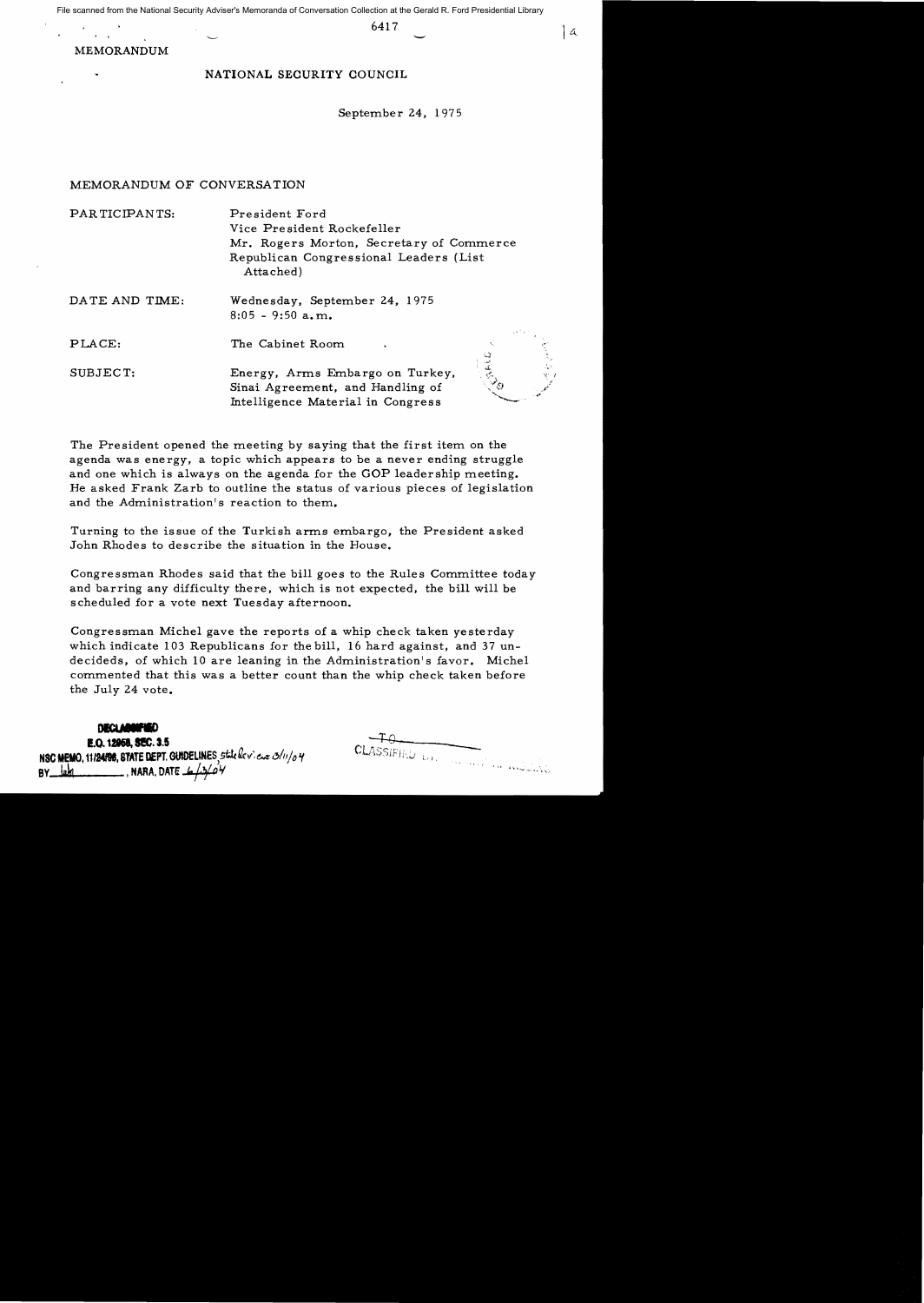The President said that Speaker Albert had told him that he would go all out for an affirmative vote. The President also noted that the Jewish community has promised him to help the Administration on this vote.

Congressman Cederberg noted that when he was in Israel recently, the Israeli leaders told him that they were opposed to what the Congress had done to Turkey, but they told him that they had been unsucces sful in changing the votes of any Jewish congressman.

The President observed that we have had some very dangerous indications of what might happen if the embargo is continued. The Turkish- Cypriot negotiator Denktash has said that the Turkish-Cypriot may declare an independent Turkish- Cypriot state. They now hold 40 percent of the Island's territory. We don't know the meaning of this threat, but it shows the dangers of what might happen if the embargo is not lifted. The President also mentioned talks the Administration has had with the Europeans. They see great dangers involved. The President also noted that we have made it very clear to the Turks that if they misuse any weapons supplied after the embargo is lifted, the embargo will be immediately reinstated. The President concluded his remarks on Turkey by saying that he is deeply worried about the trend of the efforts on this issue.

Turning to the Middle East, the President asked Senator Scott to describe the situation in the Senate.

Senator Scott responded that the Senate Foreign Relations Committee was holding an executive session today to consider the draft resolution approving the U. S. technicians in the Sinai.

Senator Case noted that the subject has not been discussed in the full Committee since the briefings provided by Secretary Kissinger and Under Secretary Sisco two weeks ago. He noted that the Committee's problem is whether it can get some unclassified statement of U. S. undertakings and assurances on the public record so that the American people would know the whole story behind the recent Sinai Agreement. Senator Case observed that if this could be done, the Senate could pass the resolution quickly. If it is not done, there will be a great deal of trouble, and he would be reluctant to go to the floor for a vote if he could not lay out fully the record in some unclassified way. He noted that he was in contact with Secretary Kissinger on this problem.

The President asked Senator Scott when the full Senate would vote.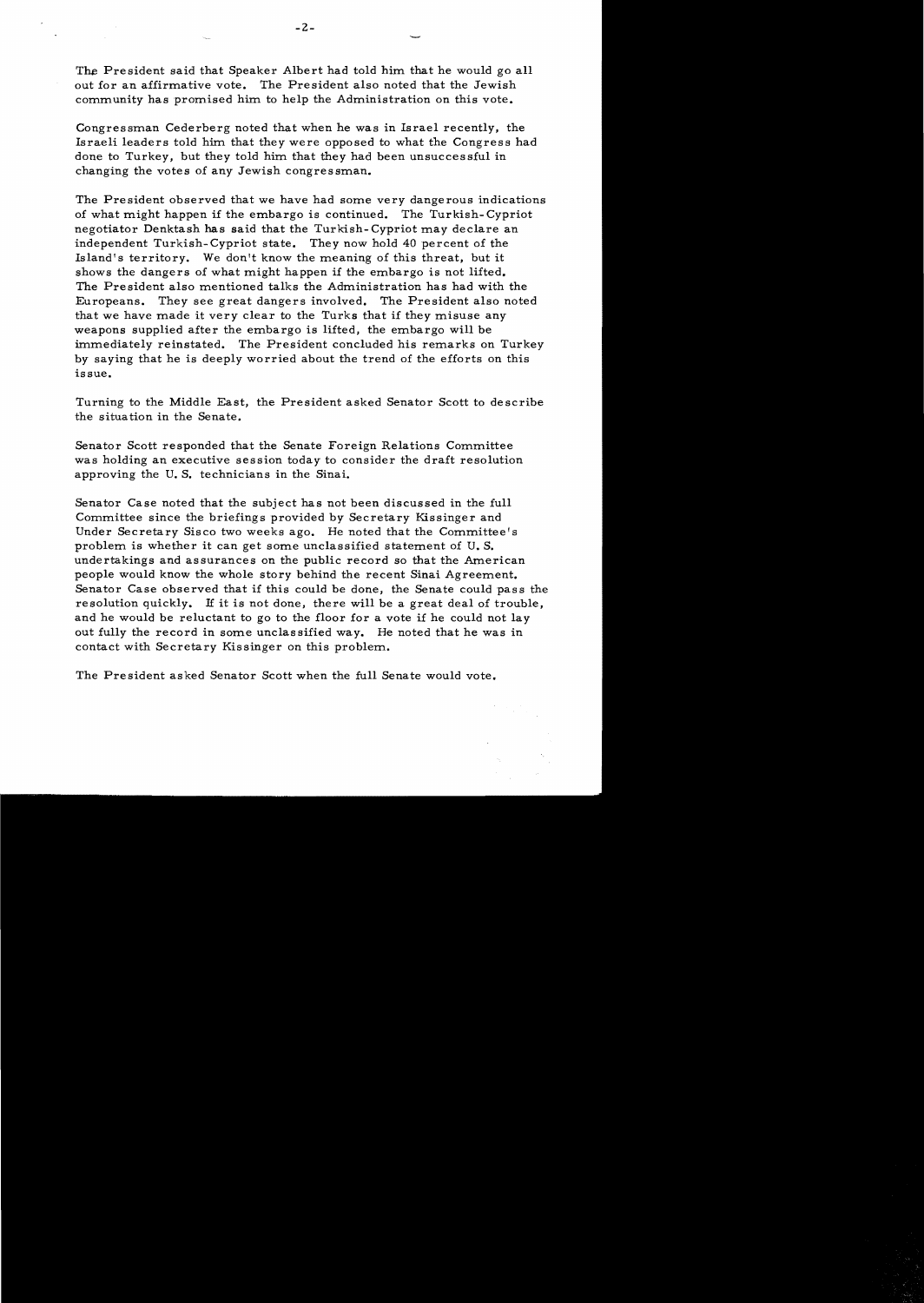Senator Scott reported that a vote was unlikely before Tuesday or Wednesday of next week.

Senator Case said that he thought the HAWK problem was settled very nicely. There was a small problem with the King after the agreement was reached, but that appeared to be because the King had not read the standard contract language involved in the sale of the weapons. The King's outburst was somewhat surprising but equally surprising was his sudden retraction. Senator Case said there was no longer any problem in the Congress because it was relying on its confidence in the assurances the President had given in his letter to the Senate and the House.

The President said that in regard to the controversy over the Pershing missiles, one of the first things he was presented when he took office last fall was the Israelis' military shopping list called MATMON B. He noted that it was just a list of all the things the Israelis wanted but no U. S. commitments were involved. The Pershing missile was one of the items on that list. The Pershing request was resubmitted to the U. S. during the most recent round of peace negotiations. The President stressed that we made no commitment on the missile and promised only to study carefully the Israeli request for this missile, which was but one item on a very extensive shopping list.

The President asked John Rhodes where the Middle East Agreement stood in the House.

Congressman Rhodes responded that the House is waiting for the Senate to act.

Congressman Anderson said that he wanted to echo the words of Senator Case. The Congress must put to rest the feeling that there are some secret agreements not yet revealed which commit the United States. Unless this issue can be cleared up for the public record, there will be trouble bringing the resolution to a vote. He noted that some Members of the House are very unhappy over reports that Secretary Kissinger had referred in testimony to the value of something called "constructive ambiguity. "

Senator Case said to the President that it would be very helpful if he could act to send up the unclassified summary of the various commitments and assurances. Senator Case went on to say that with all due respect for Henry Kissinger, he does have a reputation on the Hill for "constructive ambiguity. "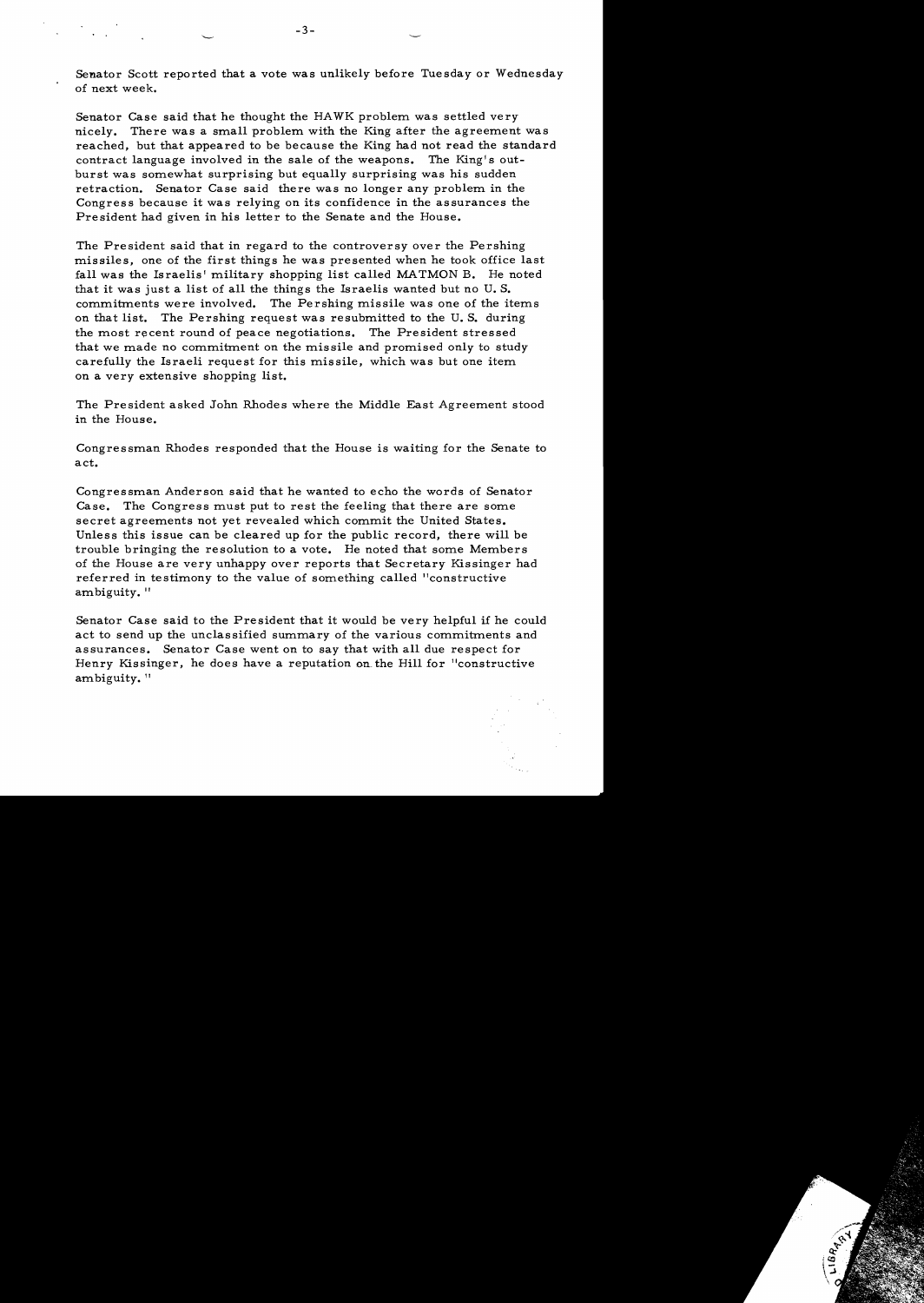Senator Scott said the Secretary has a reputation for just plain ambiguity.

The President then turned to a discussion of the current controversy over the handling of intelligence materials in the Congress. The President said that he believes there should be some uniformity on how to handle classified material between/two branches. There must be some responsible means for deciding on the public disclosure of this material. He said that he wanted to make one point very emphatically- -the Administration will in no way fight to protect any error or any illegal act. However, we cannot publish intelligence sources, methods, agents or techniques and that was our only concern. "

Counselor Marsh noted that the Administration is in a difficult position because we are plowing very new ground in this sensitive area. There is a conflict of the Constitutional duties of each branch. Congress has traditionally recognized the right of the President to exercise secrecy. The issue today is not one of the delivery of classified materials to Congressional committees, rather it is the unilateral role the Committee claims in making public material which is protected under signal intelligence statutes.

Mr. Buchen noted that with Congressman McClory's help, we have gained some time to try to work out a satisfactory procedure for handling this material. There has long been an accommodation with the Congress on this matter, and despite the recent controversy the Administration would like to get back onto the traditional track again. While we are quite ready to resolve any differences with the Congress, we cannot tolerate the instant declassification on an individual committee basis. He stated that he could not believe either branch wants to go to the courts. What we really want is to work with the committees without haste and pressure and are quite willing to work out declassifying material to go into the committee's final report.

Congressman McClory presented the President with a statement of procedures recommended by the Republicans on the Select Committee. He noted that the procedures were drafted in consultation with Rod Hills and Phil Buchen. He noted, however, that the Democrats are strongly set on a confrontation and they are quite anxious to go to court and to have Secretary Kissinger. Director Colby, possibly even the President. dragged into the court room on this is sue. {There ensued an extensive exchange back and forth over the issue of handling intelligence materials. The following points summarize the key statements of the discussion. }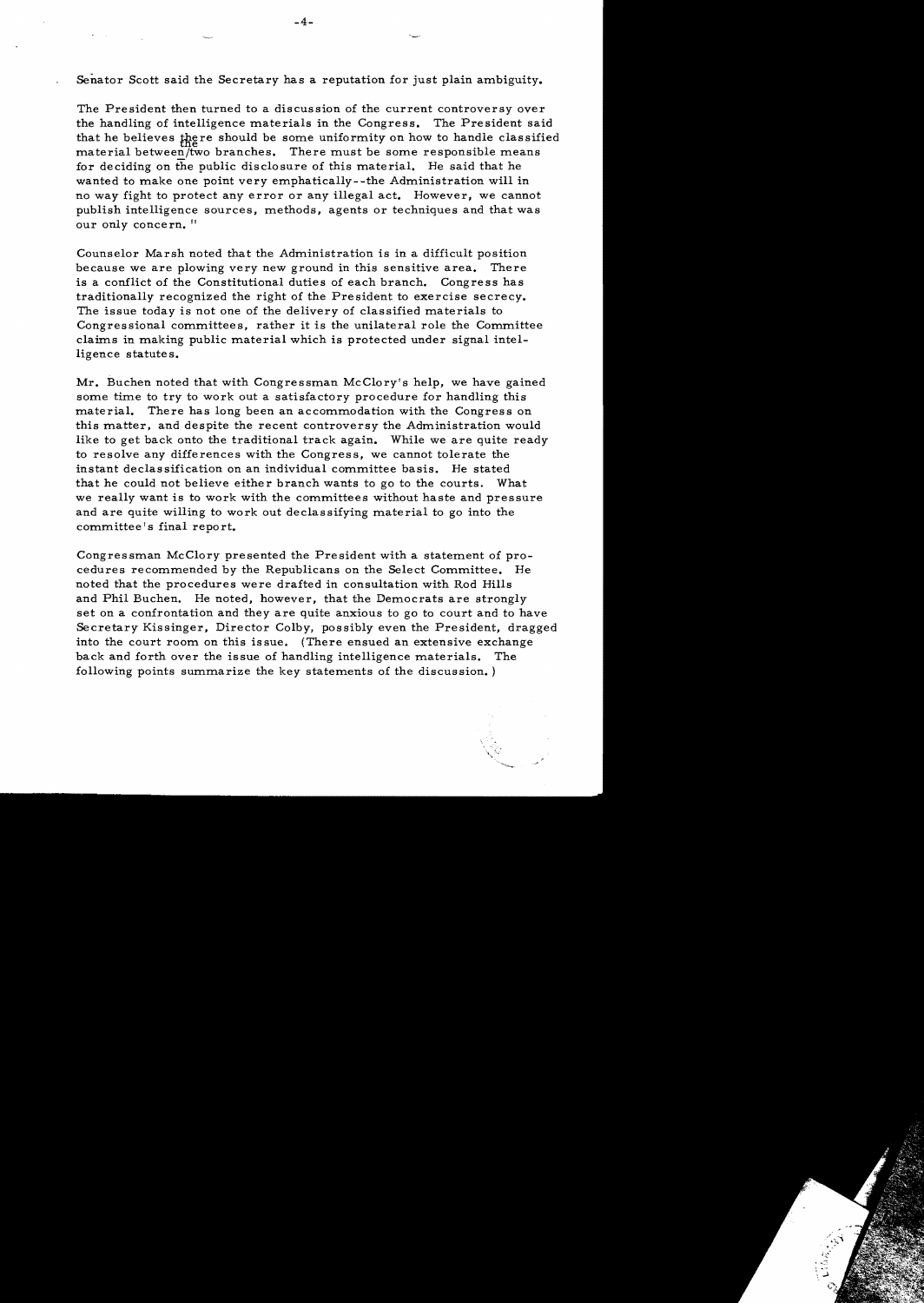Congressman Anderson noted that the Administration's position over the declassification of the four words released by the Select Committee was politically indefensible. The Kalb Brothers' book on Kissinger had the same words in far greater intelligence detail in their book.

Congressman McClory reiterated and emphasized how critical it was to reach some understanding since the Democrats are anxiously seeking a confrontation.

Congressman Cederberg noted that Congressman Giaimo is planning, within the Appropriations Committee, to make public the budget for the CIA. He viewed this development with great alarm.

Congressman Rhodes noted that he is confident that 99 percent of the differences between the Administration and the Committee could be negotiated. However, he is concerned about what would happen on the I percent which could not be agreed. He suggested that the White House consider some form of Presidential determination whereby the President could personally certify that the National Security required continued classification of the documents at issue. This would provide an escape hatch for both the Congress and the President to avoid confrontation.

The Vice President commented that the basis for our current problem is the very unfortunate misunderstanding that resulted when the Republicans on the Select Committee convinced Chairman Pike to go along with the procedures they proposed, and then the Executive Branch stated that that was not good enough. The Vice President said that he thought it would be wise to accept the procedures McClory had worked out and to cut our losses before we are faced with a major confrontation which we would lose in the eyes of the press and the people. The Administration should not let itself be put in a position where we look like the Nixon Administration.

The President responded that he was certain that a way could be found out of this problem, but the White House would need a couple more days to deliberate.

Jim Lynn noted that whenever we talk about exposing intelligence methods, we should also keep in mind that releasing small bits of sensitive information could have the unfortunate effect of destroying the effectiveness of intelligence equipment worth billions of dollars. The American people may be upset about the potential destruction of our intelligence capabilities, but there is no question they would be upset about such a destruction and waste of millions of dollars spent in intelligence collection equipment.

I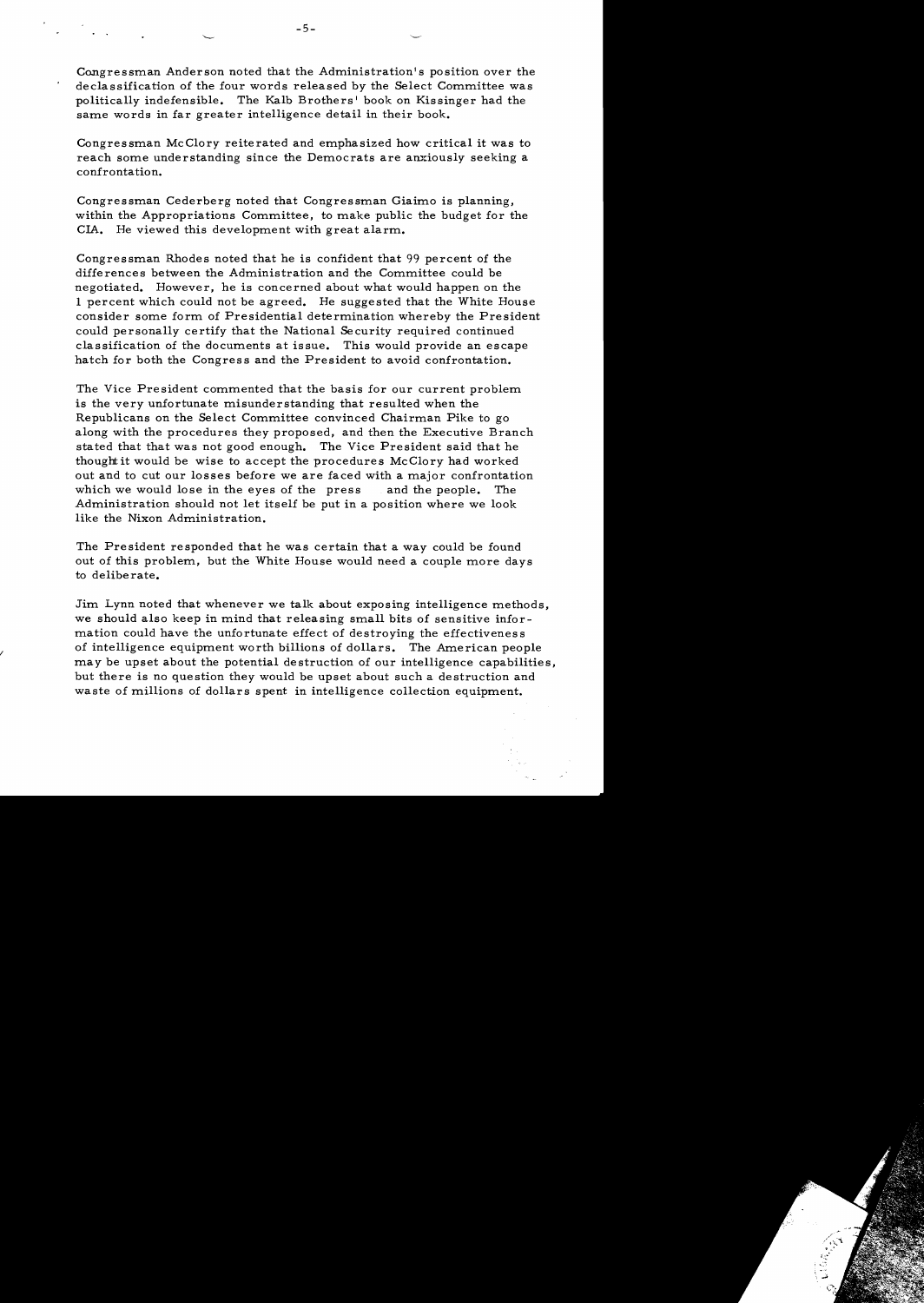At the conclusion of the meeting, Congressman Rhodes asked his House colleagues to pay careful attention to recommittal efforts on the Conference Report for the State Department appropriation bill. He said that the President had just told him that he would veto any bill if it carne to him with the language of the original Snyder Amendment on Panama.

 $\epsilon$ 

l.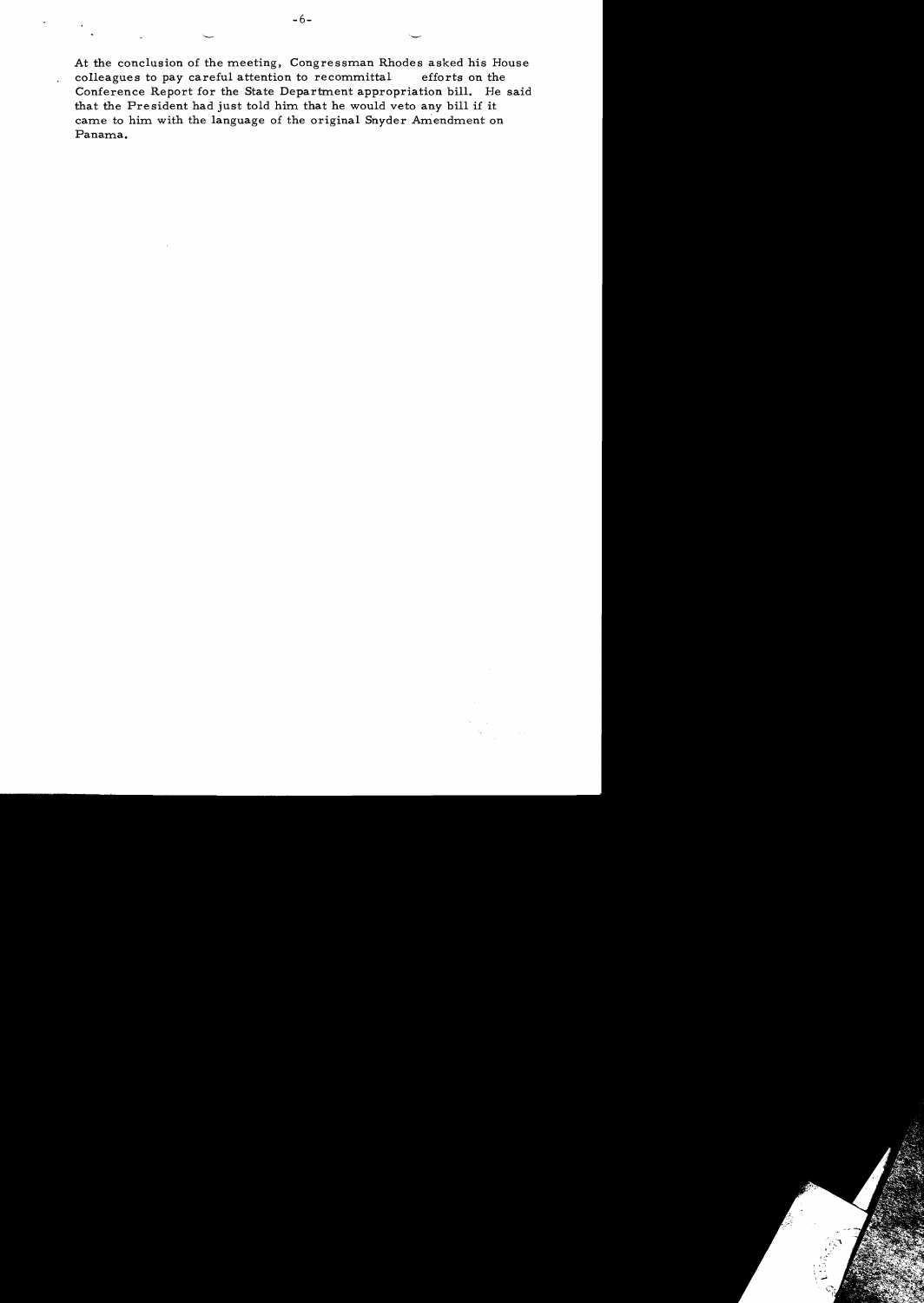The President The Vice President  $P$ 

#### SENATE

● のこのまでのあるのです のかい (の) のうち

Hugh Scott Carl Curtis<sup>'</sup> Bob Stafford $P$ John Tower  $P$ Ted Stevens  $$ Milt Young  $P$ Paul Fannin  $\rho$ Cliff Case  $\rho$ 

#### HOUSE

John Rhodes  $$ Bob Michel  $\rho$ John Anderson  $$ Sam Devine  $P$ Barber Conable P Lou Frey  $$ Jimmy Quillen  $P$ Guy Vander Jagt ${\cal P}$ Bud Brown P Herm Schneebeli $P$ Al Cederberg P Bob McClory P

## **STAFF**

Secretary Kissinger Absent Secretary Morton  $\rho$ Don Rumsfeld ? Bob Hartmann Absent Jack Marsh  $P$ Phil Buchen  $\rho$ Ron Nessen P Jim Cannon  $$ Jim Lynn P Max Friedersdorf  $P$ Bill Seidman γ Alan Greenspan P Bill Baroody  $$ Brent Scowcroft? Dick Cheney E Frank Zarb  $\beta$ Doug Bennett  $$ Vern Loen  $$ Bill Kendall Charles Leppert  $P$ 

Pat O'Donnell $P$ Tom Loeffler P Bob Wolthuis P

#### REGRETS

Secretary Schlesinger Senator Griffin Rep. Edwards Rep. Broomfield

Rod Hills P Mike Duval P Les Janka P Bill Greener P Russ Rourke P Jack Caulkins

 $\sqrt{2}$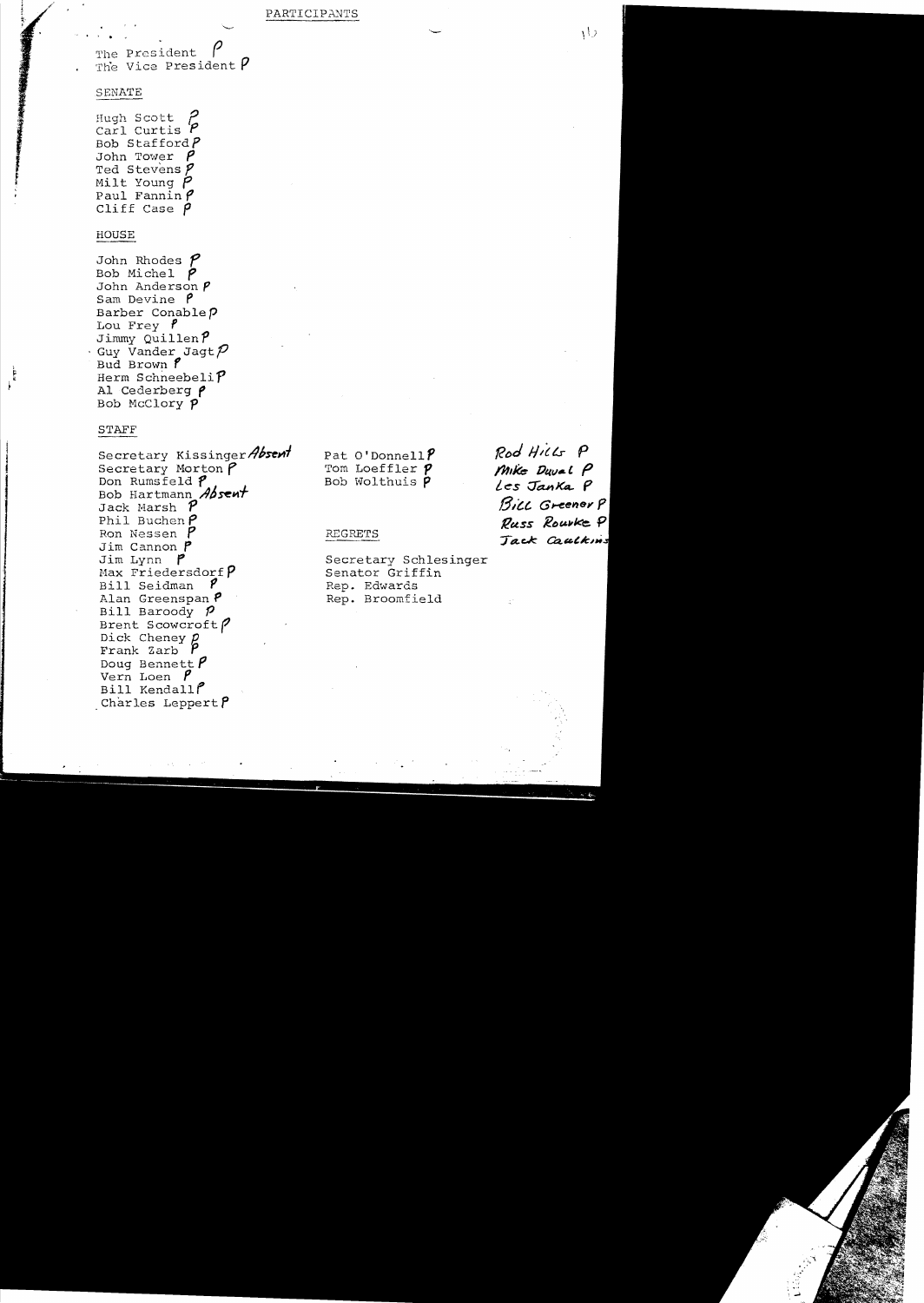### **NATIONAL SECURITY COUNCIL**

September 25, 1975

TO: MIKE HORNBLOW

FROM: LES JANKA

Mike:

With regard to your questions on the attached Mem.cn. I did not send it to Scowcroft for three reasons:  $(1)$  He is swamped with paper now; (2) There is nothing new or controversial in here and I intend to send him the Memcon of today's bipartisan leadership meeting which covered the same ground; and  $(3)$  my notes from. this meeting were not very good and I'm not particular proud of this Memcon.

I did not classify it because I take seriously our ins tructions on classification and can see no reason to classify in any way what was told to 25 members of Congress.

 $\vee$